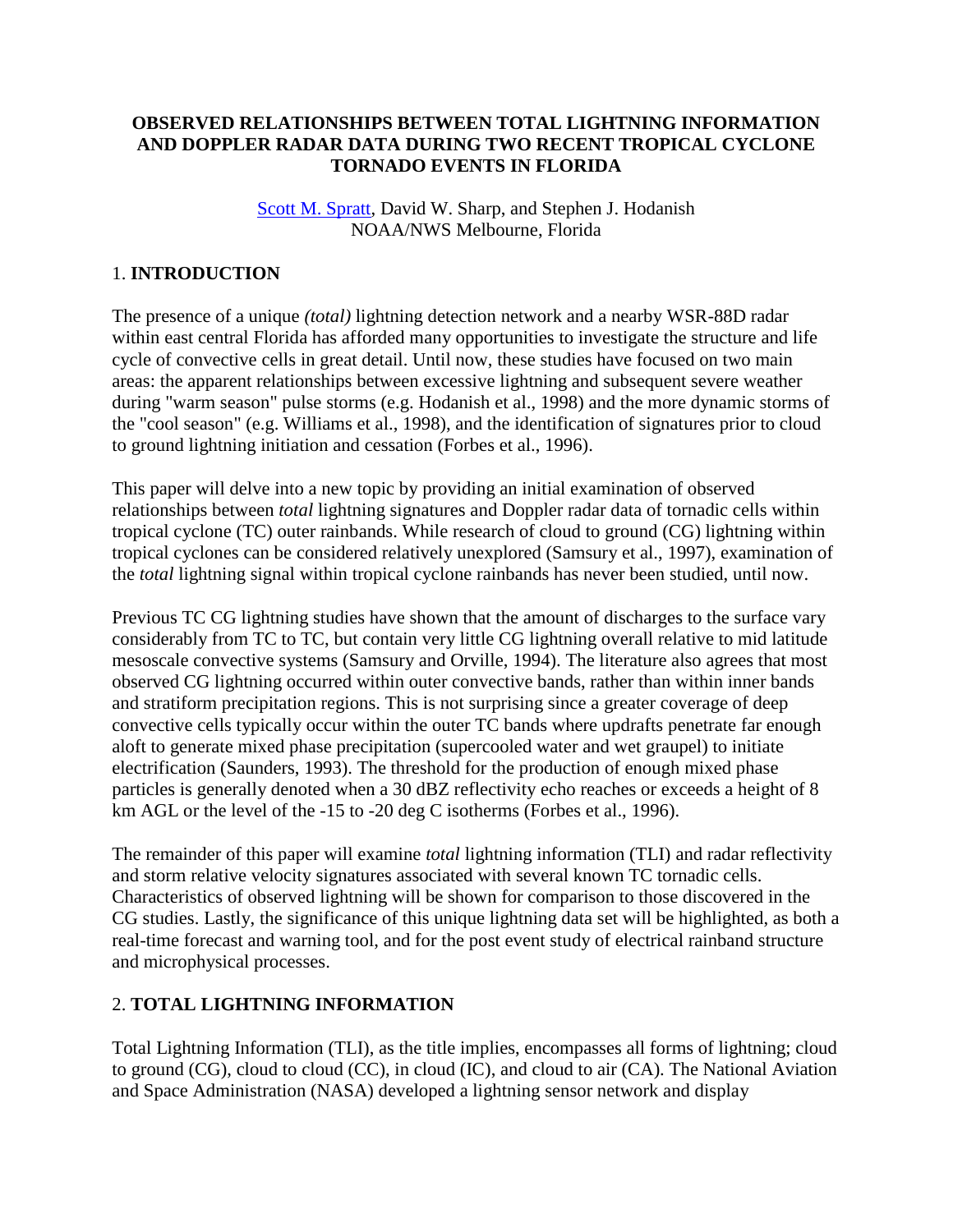workstation in 1990 to provide increased lead time for the lightning sensitive operations performed throughout the Kennedy Space Center (KSC). The system, called LDAR (Lightning Detection And Ranging), detects volumetric discharges and displays individual discharges or "points" of lightning in realtime in a 3 dimensional (X, Y, Z) format (Hodanish, 1996). The LDAR system detects TLI by using an array of 6 antennae, located at the KSC, to detect lightning induced "disturbances" at the 66 MHZ frequency. The system uses a time of arrival approach via Global Positioning System (GPS) technology. A total of 5 minutes of data is displayed, with continuous realtime updates. It has been found that an individual lightning flash within a distance of 20 km can generate over 10 000 discharge points (Hodanish, 1996). For a detailed description of LDAR, see Lennon and Maier (1991).

In 1995, the Massachusetts Institute of Technology (MIT)/Lincoln Laboratories developed a second workstation to display TLI (LDAR) data. This workstation, designated LISDAD (Lightning Imaging Sensor Data Applications Display), converts all TLI "points" from a discharge into a single "point" (flash) and plots the result on a plan view map containing WSR-88D composite reflectivity data. Trend tables (time sections) of TLI, CG lightning, maximum reflectivity, and echo tops are also available for each identified cell. The TLI data are updated continuously in realtime and radar data are refreshed every volume scan (5 minute intervals). For additional information concerning LISDAD, refer to Boldi et al. (1998).

Both the original LDAR workstation and the prototype LISDAD workstation are located side-byside and used operationally at the Melbourne (MLB) National Weather Service Office (NWSO). In this posture LDAR is exploited for its 3 dimensional display capabilities, while LISDAD provides total lightning trends for each cell from initial development to the current time. Data displays from the LDAR workstation will be used below to illustrate electrical discharges occurring in the vicinity of a TC Gordon tornadic cell and output from LISDAD will highlight lightning activity associated with the TC Josephine tornado event.

# 3. **TROPICAL CYCLONE GORDON (1994)**

After initial classification as a tropical depression on 8 November 1994 near the coast of Nicaragua, the system followed a slow, erratic path across the western Caribbean Sea and the eastern Gulf of Mexico while slowly strengthening to moderate tropical storm intensity. Tropical Storm Gordon made landfall along the southwest Florida coast on 16 November with maximum sustained winds of 22.5 m  $s^{-1}$  and a central pressure of 995 hPa. For a complete discussion of TC Gordon, see Avila and Rappaport (1996).

When the TC center reached a position between Key West and Sarasota on 15 November, several tornadoes occurred across east-central and southeast portions of the Florida peninsula. The first and strongest of six confirmed tornadoes occurred far from the TC center and in the favored right front quadrant of circulation at an azimuth/range of 36 deg/340 km (Spratt et al., 1997). This tornado and the last of the six tornadoes occurred well within range of the TLI and MLB radar networks, and will be discussed further below.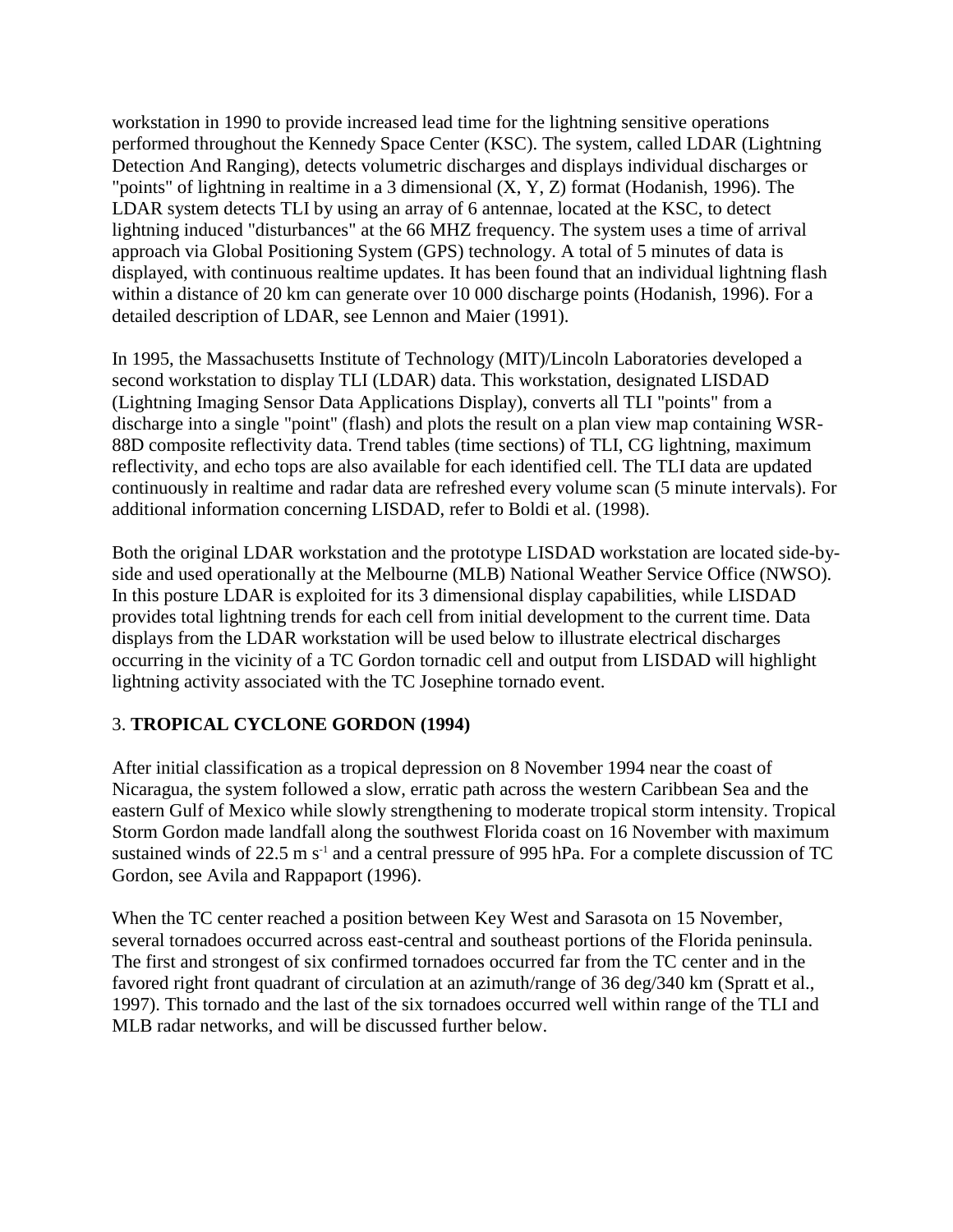3.1 Radar and Total Lightning Comparisons

At approximately 2300 UTC 15 November 1994, WSR-88D storm relative velocity products first began to indicate weak rotation within an isolated cell over the Atlantic, 75 km southeast of the radar site (KMLB). This cell traveled steadily northwest and reached the immediate coast at 2340 UTC (Fig. 1).



Fig. 1. WSR-88D composite reflectivity product at 2340 UTC 15 November 1994. Note the three areas of active lightning (indicated by TLI) and the location of the cell containing the mesocyclone (indicated by TC meso).

Throughout this time, echo tops remained near 35 kft and the maximum reflectivity held between 55 and 59 dBZ. Shortly after 2340 UTC, the cell likely spawned a tornadic waterspout over the intracoastal waterway (Spratt et al., 1997). Minutes later the waterspout made landfall along the mainland coast, then moved through a mobile home community causing F2 damage and numerous casualties (including one fatality). By 2355 UTC the tornado had lifted. During the time the waterspout/tornado was occurring, low level rotation and shear peaked at 15 m  $s^{-1}$  and .016  $s^{-1}$ , respectively. Maximum reflectivities remained between 55 and 59 dBZ and echo tops decreased to around 34 kft (likely underestimated due to close-range radar sampling).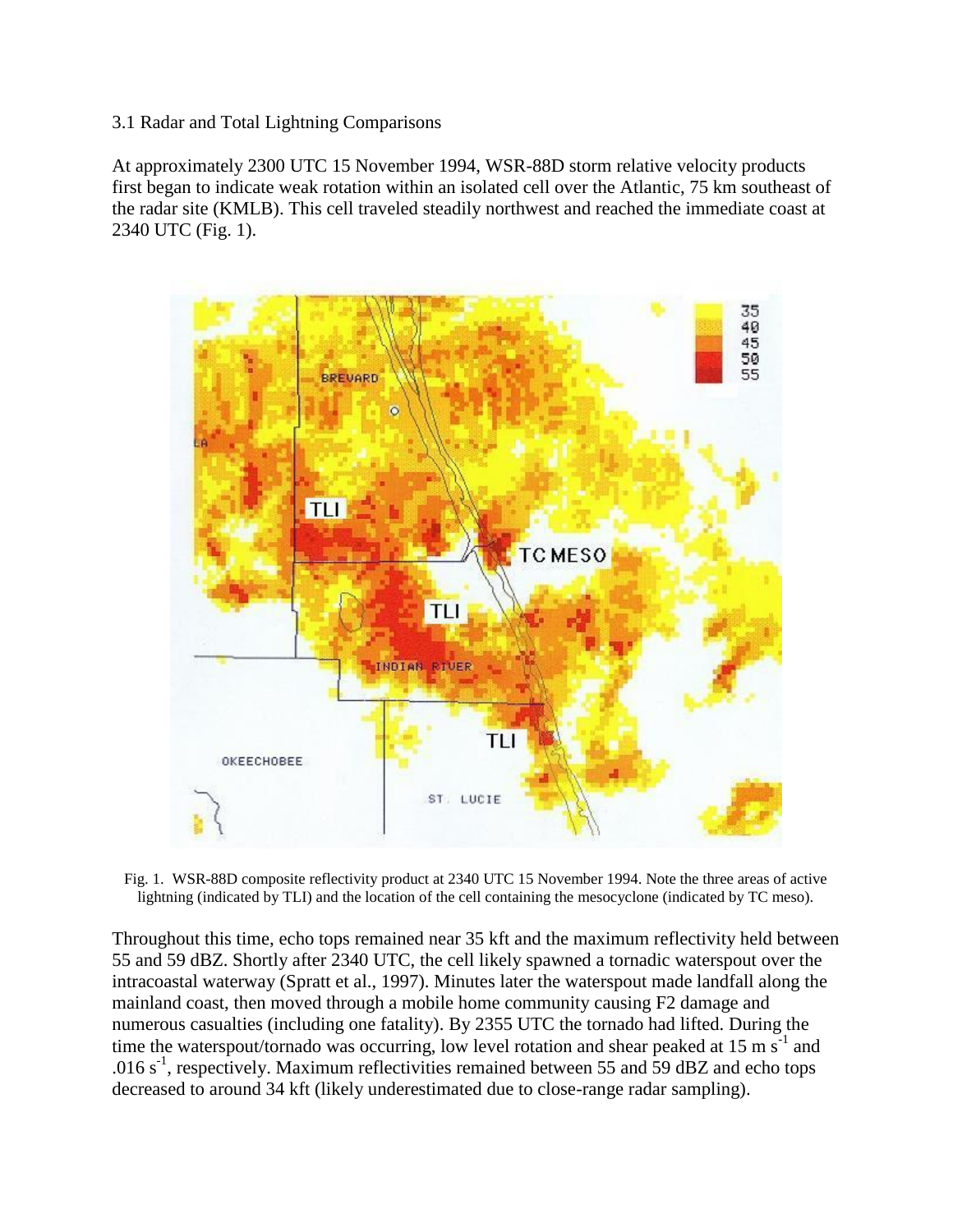Unfortunately, TLI was not available during the first half of the TC mesocyclone's life time (prior to 2330 UTC). TLI examined between 2330 and 2359 UTC revealed nearly 1000 "points" of lightning within the vicinity of the TC mesocyclone (Fig. 2).



Fig. 2. LDAR display indicating "points" of total lightning between 2330 and 2359 UTC. The northernmost TLI area (gray shading) occurred between 2332 and 2345 UTC, while the southernmost TLI area (black shading) occurred at 2334 UTC. Another area of TLI occurred well inland at 2341 UTC.

A detailed analysis of the times of LDAR "point" occurrence indicated that the 1000 points resulted from approximately 6 individual strikes (all non CG) which occurred between 2332 and 2345 UTC. Interestingly, no TLI occurred within the TC mesocyclone cell, but instead was associated with surrounding deeper convection to the west, southwest and south (Fig. 1). While the maximum reflectivities of the cells which produced the lightning were less (50-54 dBZ) than that of the tornadic cell, the echo tops were generally greater (40-50 kft).

Throughout the life cycle of the TC mesocyclonic cell, it exhibited the greatest maximum reflectivity value of any cell within at least 80 km. Although the TC meso cell remained more shallow than the surrounding convection which produced limited TLI, it remained isolated and exhibited persistent rotation throughout its existence.

Over six hours after the demise of the cell described above, another long-lived supercell developed approximately 40 km inland from the coast and eventually produced a brief F0 tornado. No TLI accompanied this cell throughout its lifetime.

## **4. TROPICAL CYCLONE JOSEPHINE (1996)**

Tropical Storm Josephine moved steadily northeast-ward across the Gulf of Mexico on 7 October 1996, making landfall over extreme northwest Florida with maximum sustained winds of 30 m s<sup>-1</sup> and a central pressure of 983 hPa (Pasch et al., 1998). This path allowed outer rainbands to rotate onshore into a weakly buoyant, yet highly sheared environment - one notably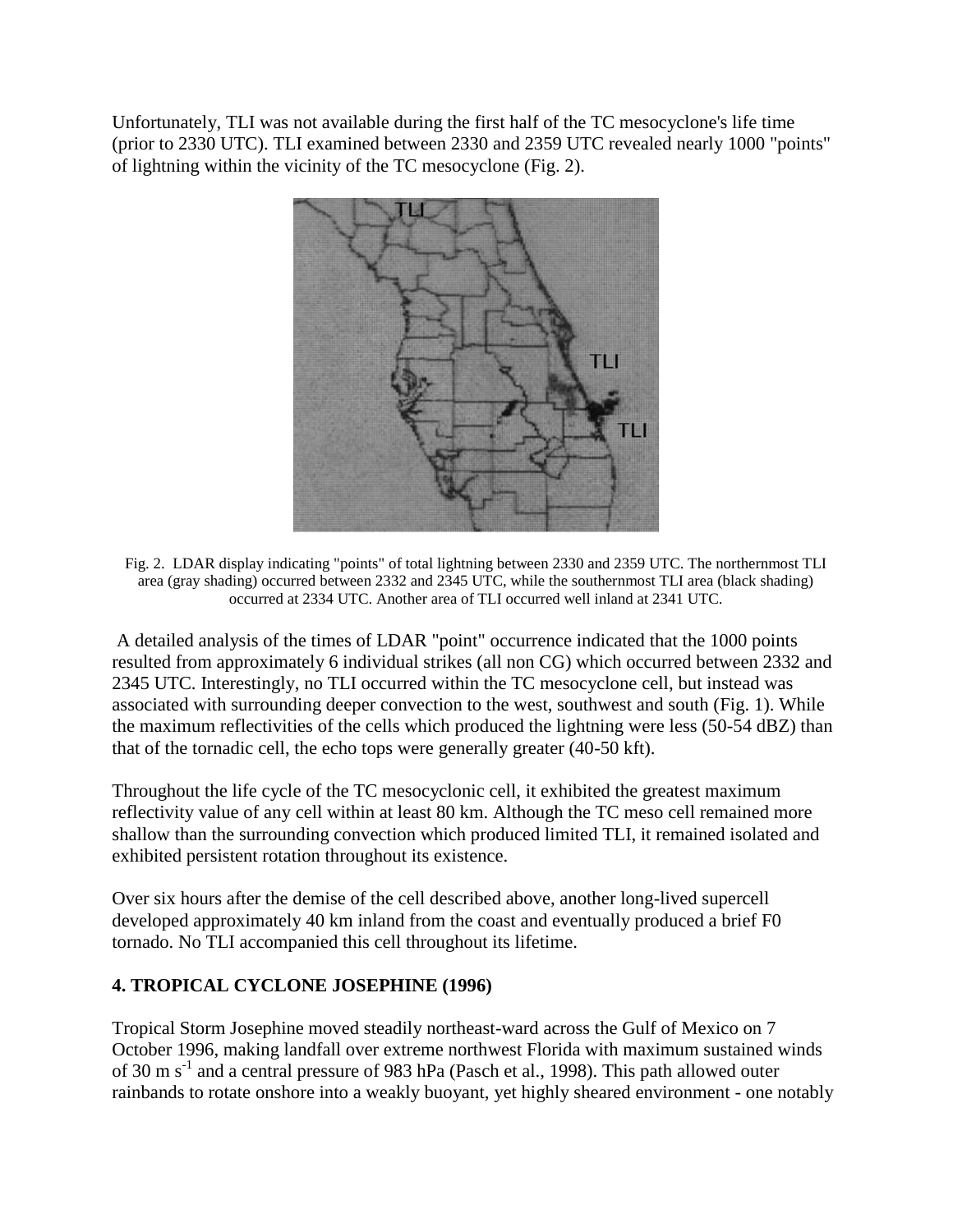conducive to tornado formation. In fact, Josephines' outer circulation was largely responsible for spawning 20 confirmed tornadoes, making it the most prolific tornado-producing TC in Florida history (Hagemeyer, 1997).

Three individual mini-supercells (Cammarata et al., 1996) responsible for a total of thirteen tornadoes, traveled across the central Florida peninsula. The portions of these cells which traversed the combined coverage area of the TLI and radar networks will be discussed below.

4.1 Radar and Total Lightning Comparisons

Shortly after 1830 UTC 7 October 1996 an isolated cell developed rapidly and acquired weak rotation well southwest of the TLI and radar networks. This mini-supercell produced four brief F0 tornado touchdowns between 1845 and 1920 UTC. From this point until 2140 UTC, the cell remained within range of the lightning network and the KMLB radar. Maximum reflectivities throughout this period remained between 54 and 59 dBZ, and echo tops were generally between 30 and 40 kft. Lowest elevation storm relative velocity and shear values steadily increased early in the period, and displayed relative peaks of  $20+$  m s<sup>-1</sup> and  $.020+$  s<sup>-1</sup>, respectively, at 2000 UTC. At this time, a brief tornado touchdown was reported.

The 1957 UTC LISDAD image (Fig. 3) revealed a large number of lightning flashes in the five minute period surrounding the tornado, mainly northeast of the reflectivity core, and likely associated with the anvil (i.e. downstream shear).



Fig.3. LISDAD image at 1957 UTC centered on a tornadic cell (cell "9"). Cell reflectivity is indicated by shading (darkest red/orange reveal highest dBZ values) and TLI flashes which occurred between 1955 and 2000 UTC are overlaid (small light blue dots, mainly northeast of the core of cell "9").

A peak rate of 10-12 flashes per minute occurred from approximately 1954 to 2004 UTC (-40 to -50 min period) according to a LISDAD trend table (Fig. 4). Additional tornado touchdowns occurred at 2033 and 2042 UTC, and were also accompanied by increased TLI rates (Fig. 4).

Note that single CG flashes occurred on five occasions during the period (Fig. 4), usually during times of additional TLI, however were not associated with tornado times. During the 2033 UTC touchdown, radar-detected storm relative velocity and shear again temporarily peaked. However, little change was indicated in Doppler velocity or shear at 2042 UTC, although both values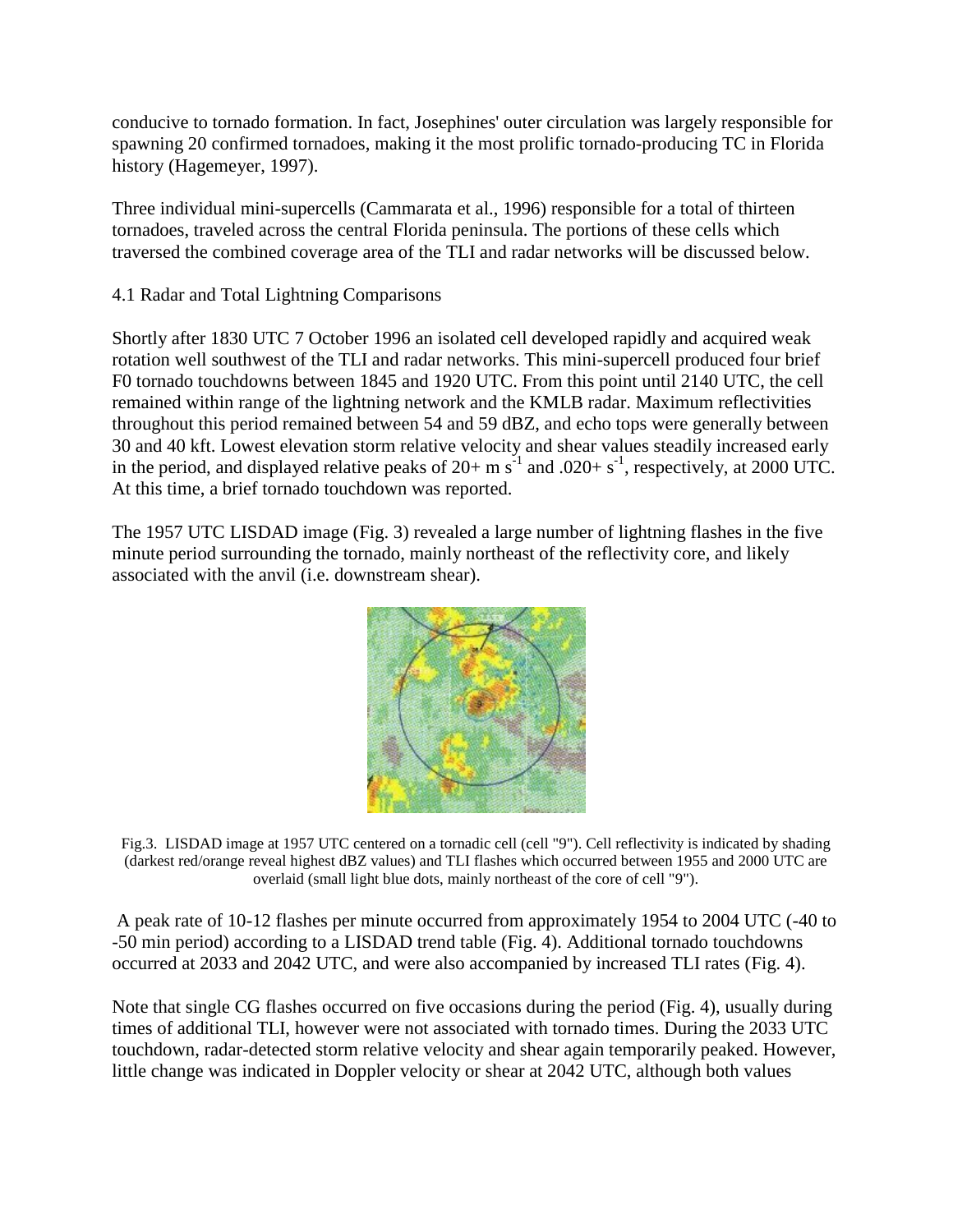remained relatively high at the time. A final touchdown was documented at 2130 UTC as the echo passed beyond efficient sampling range of the TLI and radar networks ranges.



Fig. 4. LISDAD trend table of maximum reflectivity (Max dBZ), height of the maximum reflectivity (HT dBZ), echo top (Top), number of CG flashes (CG Lght), and number of TLI flashes (LDAR) for cell which produced multiple tornadoes. Time zero "0" is 2044 UTC, and time "-100" represents 1904 UTC. Note that "Tops" were underestimated because of downstream displacement due to excessive shear aloft.

A second long lived mini-supercell followed closely behind the first cell (described above), and along nearly the same track, while producing three F0 tornadoes. Radar characteristics of the cell were similar to the earlier cell, however only minimal TLI (all non-CG) were detected near the times of the first two touchdowns and no lightning was observed with the third tornado.

A third mini-supercell developed during the mid point of the previous cells' life cycle and produced a waterspout, followed nearly 20 min later by an F2 tornado (Spratt and Sharp, 1997). TLI was not observed during either tornadic phase of this cell, with only a very brief period of minimal non-CG activity midway between the demise of the waterspout and onset of the strong tornado.

## **5. DISCUSSION AND CONCLUSIONS**

Five individual (tornadic) mini-supercells, embedded within the far outer rainbands of TC's Gordon and Josephine were tracked by the KMLB WSR-88D radar and a NASA total lightning network as they traversed east central Florida. TLI signals associated with the tornadic cells varied considerably from one event to the next, but were minimal for all cases.

CG flashes were extremely rare. In fact, only one of the five cells examined produced any ground strikes. This particular cell exhibited two periods of CG activity during a 3.5 h observation period. The first period lasted 100 min with single CG strikes detected approximately every 25 min. Following a 50 min period of CG inactivity, ground strikes resumed for 40 min with a frequency of one every 3-5 min. During the times of CG activity, four F0 tornadoes occurred; however, four additional touchdowns occurred during times when no CG activity was detected. This same cell was the most proficient producer of TLI (i.e. mainly non CG), with lightning observed nearly throughout the observation period, often with rates of 10-12 flashes per minute. TLI occurred prior to and during all except one of the tornadic periods. Interestingly, the two greatest flash rates coincided with the times of highest detected rotational velocity (and shear), and occurrence of two of the eight F0 tornadoes.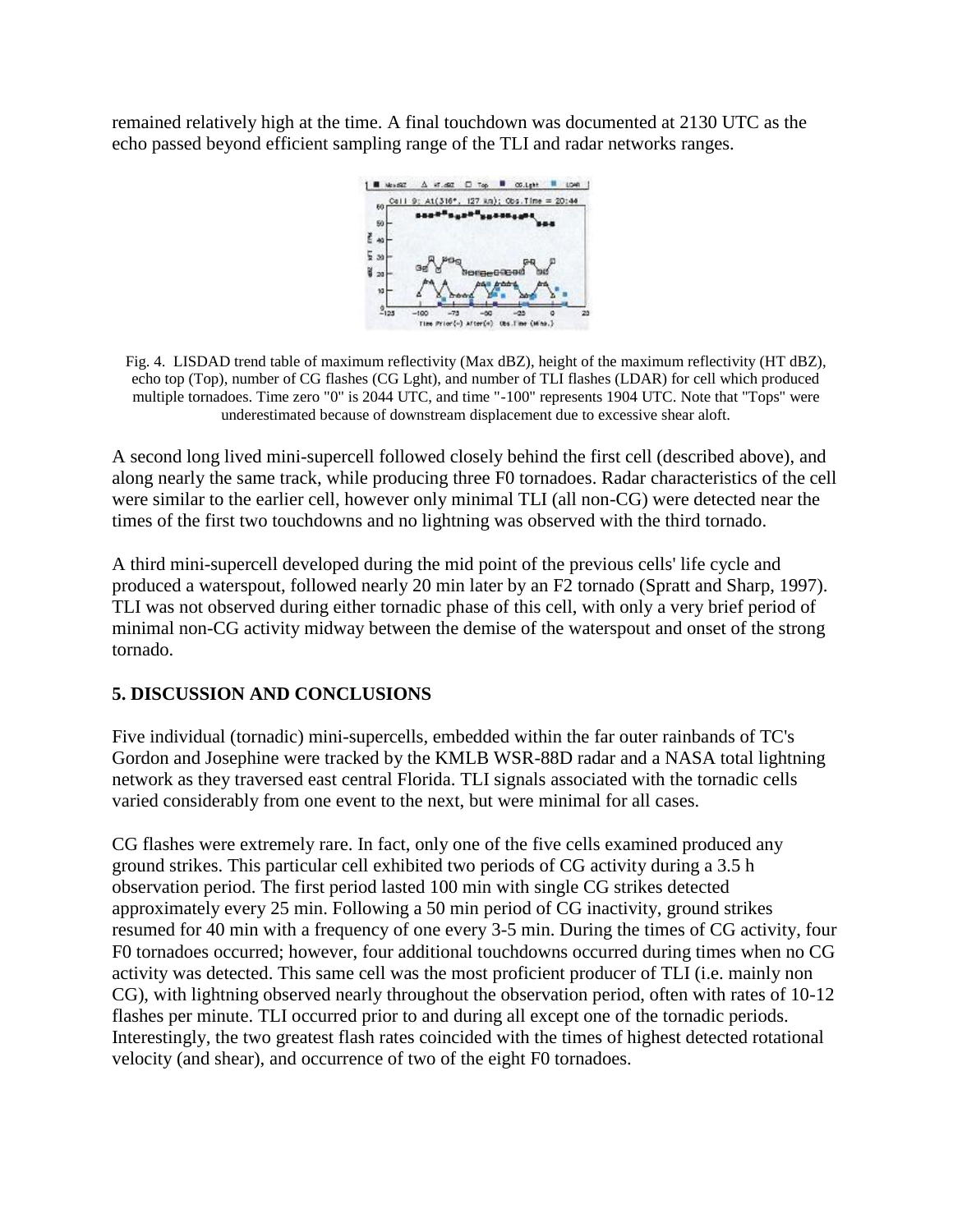Two of the remaining long-lived supercells possessed very limited TLI, with only two (one minute) periods of lightning detected with each. Two of the TLI periods preceded F0 tornadoes by a few minutes; however, the remaining bursts of activity were not associated with touchdowns. A significant peak of rotational velocity (and shear) occurred over a 10 min period, coincident with two of the tornadoes, but not within a period of TLI.

An important discovery was documentation that two cells which produced relatively longtracked, strong tornadoes (F2) were totally devoid of TLI. Only two brief bursts of lightning preceded one of the tornadoes by 10 min, while the other was not accompanied by TLI for at least 25 min prior to touchdown. With relatively strong detected rotational velocities (>15 m s-1) and shears  $(>0.016 \text{ s}^{-1})$ , implied strong updrafts, and echo tops well above the height of the -20 deg isotherm during both tornadoes, the total lack of lightning (CG or other) proved intriguing. Willoughby et al. (1985) and others have theorized that microphysical conditions (lack of supercooled water) in tropical cyclones due to relatively weak updrafts may not be sufficient to produce large amounts of CG lightning. From the current study, it appears that this theory can be extended to include total lightning, even within some tornadic TC supercells.

Although it has been shown that strong TC tornadoes can occur in the absence of total lightning, the presence of TLI, even when infrequent, can be important to operational forecast and warning operations (especially when associated with an isolated cell). Cells which exhibit TLI appear to imply the presence of stronger updrafts than within adjacent cells which lack lightning. Therefore, in the presence of sustained storm scale rotation, TLI can be used as a proxy for locations of enhanced updrafts to highlight where vortex stretching could lead to tornadogenesis. The presence of lightning may also help provide early indication of a developing dominant band. It is possible that a lightning "signal" may be more apparent within tropical-extratropical (hybrid) cyclones due to lower melting levels and a greater likelihood of mixed phase precipitation aloft.

Results from this study suggest that much additional research involving (TC rainband) cloud electrification within the marine zone is necessary and that LDAR data sets should be exploited for such a purpose. Furthermore, additional research into the relationships between TLI and tornadic mesocyclones (both TC and non TC) are planned by the authors.

### **6. ACKNOWLEDGMENTS**

The authors wish to thank John Madura of NASA/KSC for access to LDAR data, Ann Matlin, Earle Williams, and Bob Boldi of MIT/LL for access to and assistance with LISDAD data, and Tom Crawford and Humberto Caratagena of Command Technologies Inc. for LDAR data processing assistance.